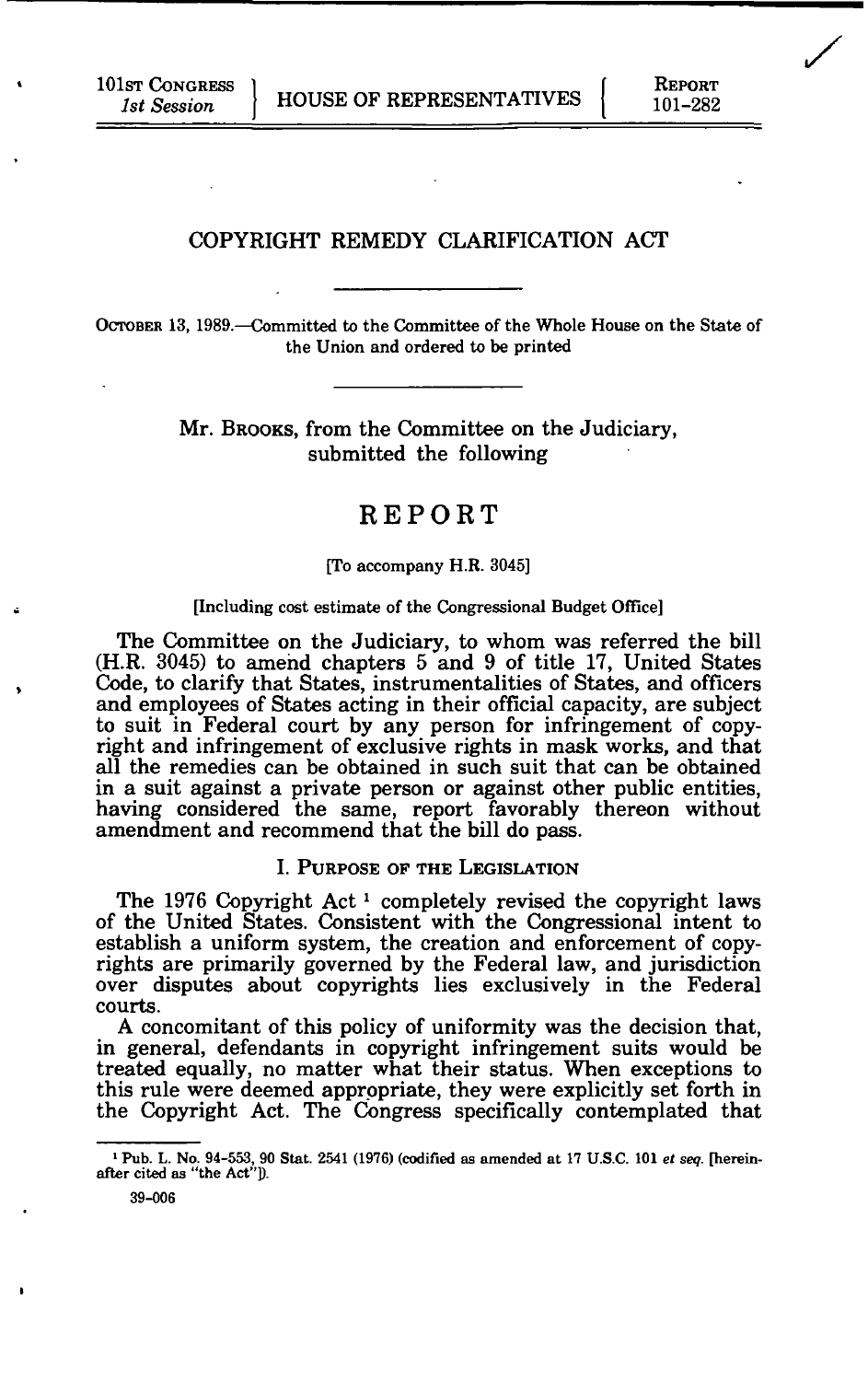State governments <sup>2</sup> might be sued for copyright infringement and that the same rules that applied to private defendants should also apply to the States. Thus, States could be held liable for infringement, and all remedies applicable to private defendants were also made available in suits against the States.

Most of the judicial decisions interpreting the Act before 1985 had no difficulty in holding States liable to private parties for Copyright Act violations and in applying any appropriate remedy.<sup>3</sup> However, in 1985, the United States Supreme Court decided *Atascadero State Hospital* v. *Scanlon\** which held that Congressional intent to abrogate State sovereign immunity must be explicitly and unambiguously stated in the language of the statute itself.<sup>5</sup>

While *Atascadero* was not a copyright case, a number of circuits have applied its reasoning to the copyright law in deciding that sovereign immunity bars plaintiffs in copyright infringement suits from recovering money damages from State defendants.<sup>6</sup> As the Ninth Circuit wrote in BV Engineering v. UCLA:

[W]e are constrained by the Supreme Court's mandate that we find an abrogation of eleventh amendment immunity only when Congress has included in the statute unequivocal and specific language indicating an intent to subject states to suit in federal court. Such language is absent from the Copyright Act of 1976. We recognize that our holding will allow states to violate the federal copyright laws with virtual impunity. It is for Congress, however, to remedy this problem.<sup>7</sup>

H.R. 3045 clarifies that the intent of Congress when it passed the 1976 Copyright Act was that all defendants in copyright infringement suits, including States as well as private defendants, be liable for money damages. H.R. 3045 makes comparable amendments in the closely analogous Semiconductor Chip Protection Act of 1984.<sup>8</sup> The purpose of H.R. 3045, therefore, is to amend title 17 to clearly and explicitly abrogate State sovereign immunity to permit the recovery of money damages against States.

<sup>2</sup> As used in this report, the terms "State governments" and "States" include State instru-

mentalities and State officials and employees acting in their official capacities.<br><sup>3</sup> See, e.g., Johnson v. University of Virginia, 606 F. Supp. 321 (W.D. Va. 1985); Mills Music,<br>Inc. v. Arizona, 591 F. 2d 1278 (9th Cir. 1962).

<sup>4 473</sup> U.S. 234 (1985).

<sup>&</sup>lt;sup>4</sup> 473 U.S. 234 (1985).<br>
<sup>5</sup> *Id.* at 246. For a detailed explanation of the Eleventh Amendment and other sovereign im-<br>
munity doctrines, see Report of The Register of Copyrights, Copyright Liability of States iv (June<br> S. Ct. 88 (1987); Mihalek Corp. v. Michigan, 595 F. Supp. 903 (E.D. Mich. 1984), aff'd on other grounds, 814 F. 2d 290 (6th Cir. 1987).

<sup>&#</sup>x27; 858 F.2d at 1400.

<sup>8</sup> Pub. L. No. 98-620, 98 Stat. 3347 (1984) (codified as amended at 17 U.S.C. 901-914).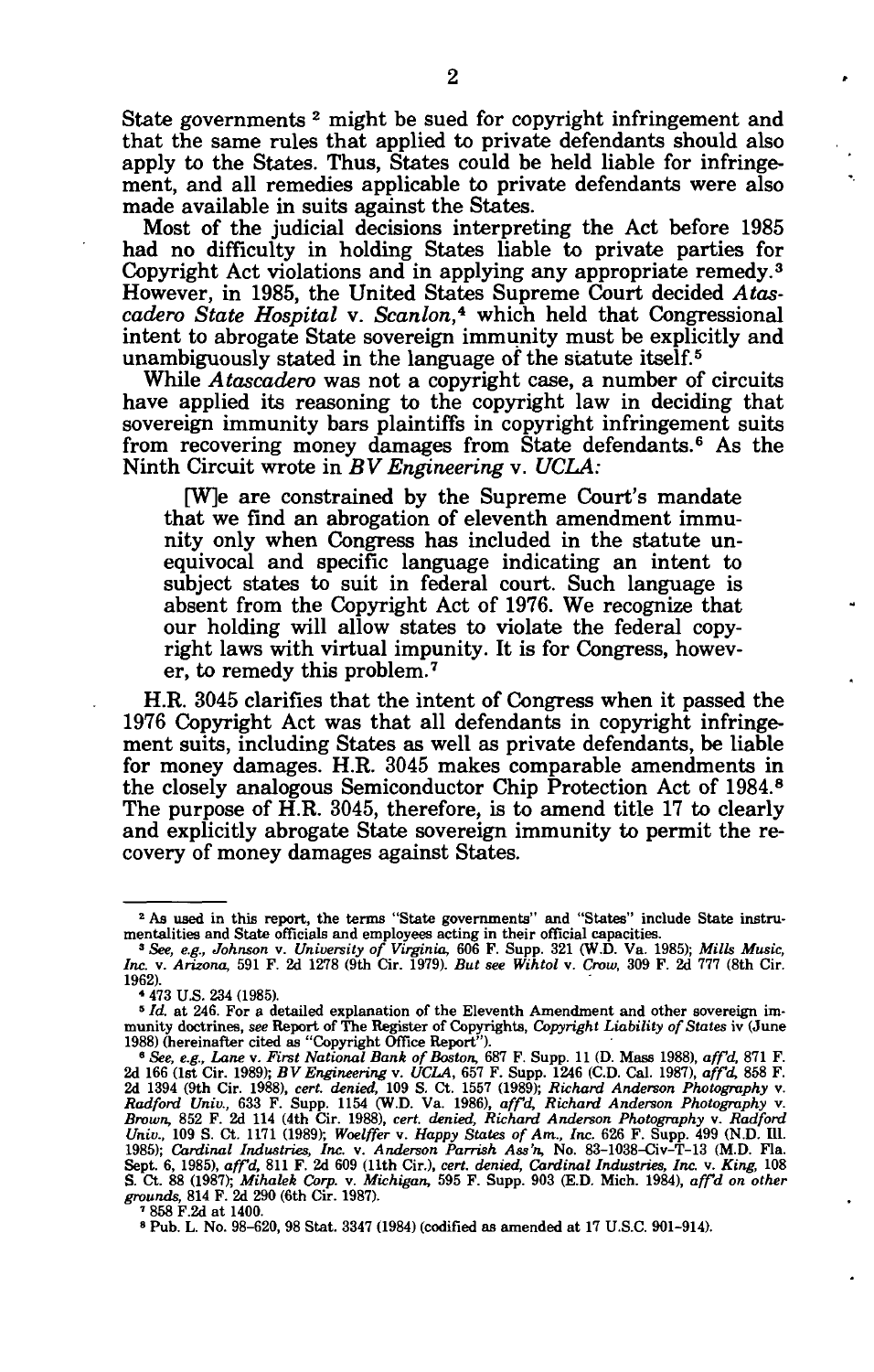In response to the various judicial decisions finding that State sovereign immunity was a bar to the recovery of money damages in a copyright infringement suit, Representative Robert W. Kastenmeier, Chairman of the House Judiciary Subcommittee on Courts, Intellectual Property, and the Administration of Justice, and Representative Carlos Moorhead, the ranking Republican Member of that Subcommittee, requested the United States Register of Copyrights, Ralph Oman, to study the issue. Specifically, they requested the Register:

(1) to conduct an inquiry concerning the practical problems relative to the enforcement of copyright against state governments;

(2) to conduct an inquiry concerning the presence, if any, of unfair copyright or business practices vis a vis state government with respect to copyright issues; and

(3) to produce a "green paper" on the current state of the law in this area and an assessment of what constitutional limitations there are, if any, with respect to Congressional action in this area.<sup>9</sup>

In June 1988, the Register delivered his report. It found:

[that] the comments did not reflect a single complaint regarding unfair copyright or business practices by copyright owners with respect to state governments' use of copyrighted materials  $* * *$ , [and that] copyright owners found injunctive relief, which would be the only remedy available in copyright infringement cases against states if states have Eleventh Amendment immunity, is inadequate as a deterrence to copyright infringement.<sup>10</sup>

Based on the Copyright Office's extensive survey of the practical implications of judicial holdings on sovereign immunity in the copyright area, and on its study of the related legal issues, the Register concluded that in 1976, Congress intended to hold States liable for all Copyright Act remedies, that copyright owners faced immediate harm as a result of the sovereign immunity bar, and that courts have found that Congress "did not express clearly in the language of the Copyright Act its intention to abrogate the Eleventh Amendment according to the rigorous *Atascadero* stand-Eleventh Amendment acco<br>ard announced in 1985."

On February 27, 1989, Chairman Kastenmeier and Representative Moorhead introduced H.R. 1131, the Copyright Remedy Clarification Act, at the request of the Copyright Office. H.R. 1131 implemented the recommendation of the Copyright Office report that Congress abrogate State sovereign immunity in copyright cases.

Similarly, on March 2, 1989, Senator Dennis DeConcini, Chairman of the Senate Judiciary Subcommittee on Patents, Copyrights

<sup>&</sup>lt;sup>9</sup> Letter from the Honorable Robert W. Kastenmeier, Chairman, House Judiciary Subcommit-<br>tee on Courts, Intellectual Property, and the Administration of Justice, and the Honorable<br>Carlos Moorhead, to Ralph Oman, Register

<sup>&</sup>lt;sup>11</sup> Copyright Office Report, *supra* note 5, at vii.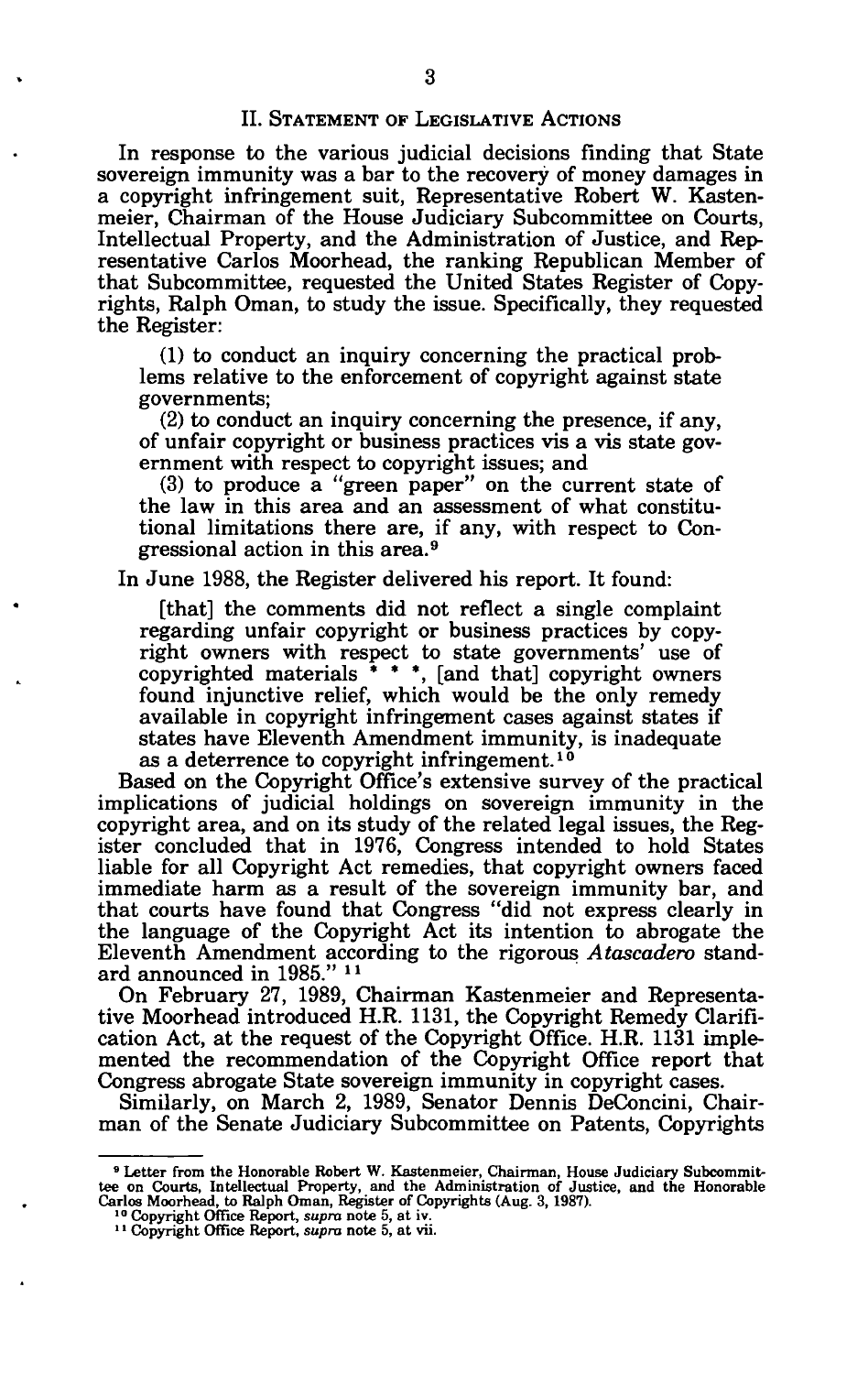and Trademarks, introduced S. 497, which was identical to H.R. 1131.

On Wednesday, April 12, 1989, the Subcommittee held its first hearing on H.R. 1131. It heard testimony from the Register of Copyrights, Mr. Oman, who elaborated on the findings of the Copyright Office and his support for H.R. 1131.

On July 11, 1989, the Subcommittee held its second hearing. The hearing followed the Supreme Court's decisions in five cases giving new guidance on the issue of State sovereign immunity, and on the constitutional requirements for abrogation. See discussion below. Prior to the hearing, a new draft of H.R. 1131 was circulated, which incorporated the Supreme Court's requirements.

The witnesses at the hearing were Carol Lee, a partner at the law firm of Wilmer, Cutler & Pickering; Barbara Ringer, a former Register of Copyrights; Myer Kutz, Vice President, Scientific and Technical Publishing, John Wiley & Sons, Inc., on behalf of, and the Chairman of the Copyright Committee of the Association of American Publishers and also on behalf of the Copyright Remedies Coalition; Bert P. van den Berg, President, BV Engineering Professional Software, on behalf of the Software Publishers Association and ADAPSO: August W. Steinhilber, General Counsel, National School Board Association and Chairman, Educators' Ad Hoc Committee on Copyright Law; and Allen Wagner, University Counsel, University of California.

Ms. Lee, an expert on the sovereign immunity issue, testified about the Supreme Court's requirements for effective and constitutional abrogation, and about her belief that the new draft met those requirements.

Ms. Ringer, who was the Register of Copyrights at the time the 1976 Act was negotiated and enacted, recollected that it was the intent and expectation of all relevant parties at that time that the States be subject to all copyright infringement remedies in the same manner as private defendants. She unequivocally supported H.R. 1131, as redrafted, and opposed suggestions to modify the bill by making States exempt from attorneys' fees and statutory damages, and by granting jurisdiction over copyright matters to State courts. Messrs. Kutz and van den Berg testified that the inability of copyright owners to recover money damages had already had a direct and negative impact on their businesses, and would continue to do so. Mr. Steinhilber and Mr. Wagner opposed H.R. 1131 as introduced. Mr. Steinhilber suggested that the legislation was premature since there had been *"no* massive violation of copyright laws by states and their instrumentalities. To date, the comments on actual losses are either speculative or isolated and anecdotal in nature." <sup>12</sup> He therefore advocated exempting the States from liability for attorneys' fees and statutory damages. Mr. Wagner suggested that State immunity should be "analogous and complementary to" that of the Federal government or, in the alternative, that

<sup>&</sup>lt;sup>12</sup> Hearings on H.R. 1131, the Copyright Remedy Clarification Act, Before the Subcomm. on Courts, Intellectual Property, and the Admin. of Justice of the House Comm. on the Judiciary, J0161s Cong., 1st Sess. (July 11, 19 "Steinhilber statement"]).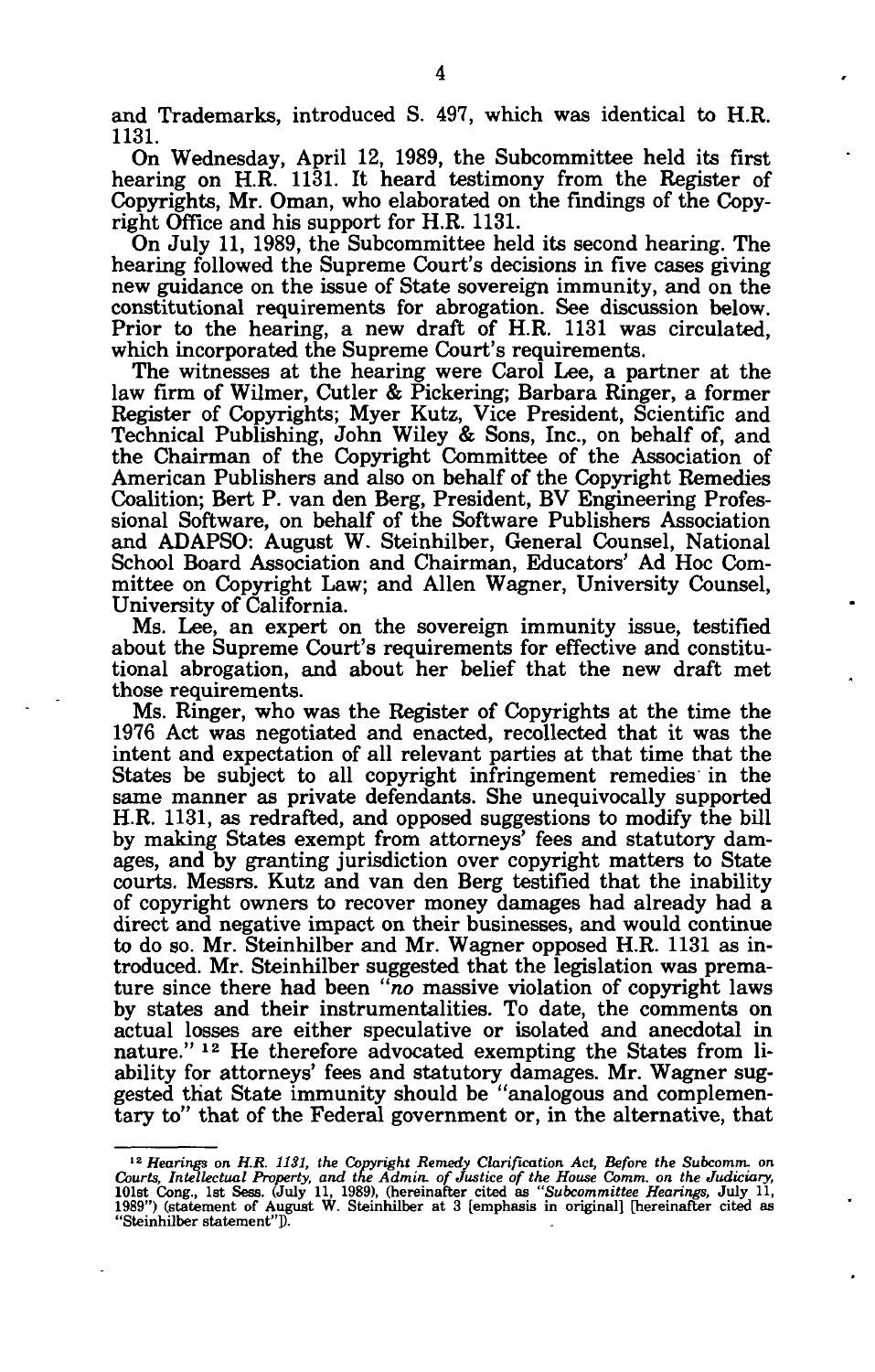State courts be given concurrent jurisdiction over copyright cases.<sup>13</sup>

On July 25, 1989, with a quorum being present, the Subcommittee held a markup on H.R. 1131. It unanimously adopted an amendment in the nature of a substitute offered by Chairman Kastenmeier, and reported a clean bill. The amendment incorporated the revised draft that had been circulated prior to the Subcommittee's second day of hearings. The purpose of the amendment was to fully conform the bill to the Supreme Court's requirements for abrogation of State sovereign immunity. It (a) strengthened the language of H.R. 1131 by explicitly referring to the Eleventh Amendment and any other sovereign immunity doctrines; (b) incorporated not States, but also State instrumentalities and officers or employees of a State or State instrumentality acting in their official capacities; (c) provided that States are subject to each section of the Copyright Act and the Semiconductor Chip Act that permits the recovery of money or property from defendants; and (d) made the bill prospective only. H.R. 1131 was originally partly retroactive in nature. For a detailed discussion of the amendment in the nature of a substitute, see below.

On July 28, 1989, Chairman Kastenmeier, joined by Representative Moorhead, introduced H.R. 3045, the clean bill.

On October 3, 1989, the Committee on the Judiciary, with a quorum being present, considered H.R. 3045 and reported it favorably by voice vote, no objections being heard.

## III. BACKGROUND

## *A. What Was Congress'Intent in 1976?Is It Valid Today?*

The legislative history of the Act makes it absolutely clear that in 1976, Congress intended to make states fully liable for copyright infringement and subject to all copyright remedies. For example, Congress authorized suit and the imposition of remedies against "anyone" and "any person," and did not exclude States.<sup>14</sup> Furthermore, Congress did exclude the States in certain other areas of the copyright law,  $15$  but it did not do so in this context.<sup>16</sup>

The hearing record demonstrates that, at that time, educational entities fully understood the Congressional intent. Mr. Steinhilber, who represented the educational community during the negotiations over the 1976 Act, testified that I don't think there was any doubt" that Congress intended in 1976 to make States that in-

<sup>&</sup>lt;sup>13</sup> Subcommittee Hearings, July 11, 1989 (statement of Allen Wagner [hereinafter cited as "Wagner statement"] at 2,4).

**<sup>14</sup> See, e.g., 17 U.S.C.** 501 ("Anyone who violates any of the exclusive rights of the copyright owner . . . is an infringer of the copyright."); 17 U.S.C. 506 ("Any person who infringes a copyright willfully and for purp ished. . . .").

<sup>15</sup> See, e.g., 17 U.S.C. 110, exempting certain acts of a governmental body; 17 U.S.C. 601, 602<br>(repealed), exempting certain actions by States from the Act's manufacturing clause provisions. As Barbara Ringer noted, the Congress would not have created these exemptions if it had not intended that States otherwise fully be liable. Subcommittee Hearings, July 11, 1989 (testimony of Barbara Ringer [hereinafter cited as "Ringer testimony"]).<br>1<sup>6</sup> See generally Johnson v. University of Virginia, 606 F. Sup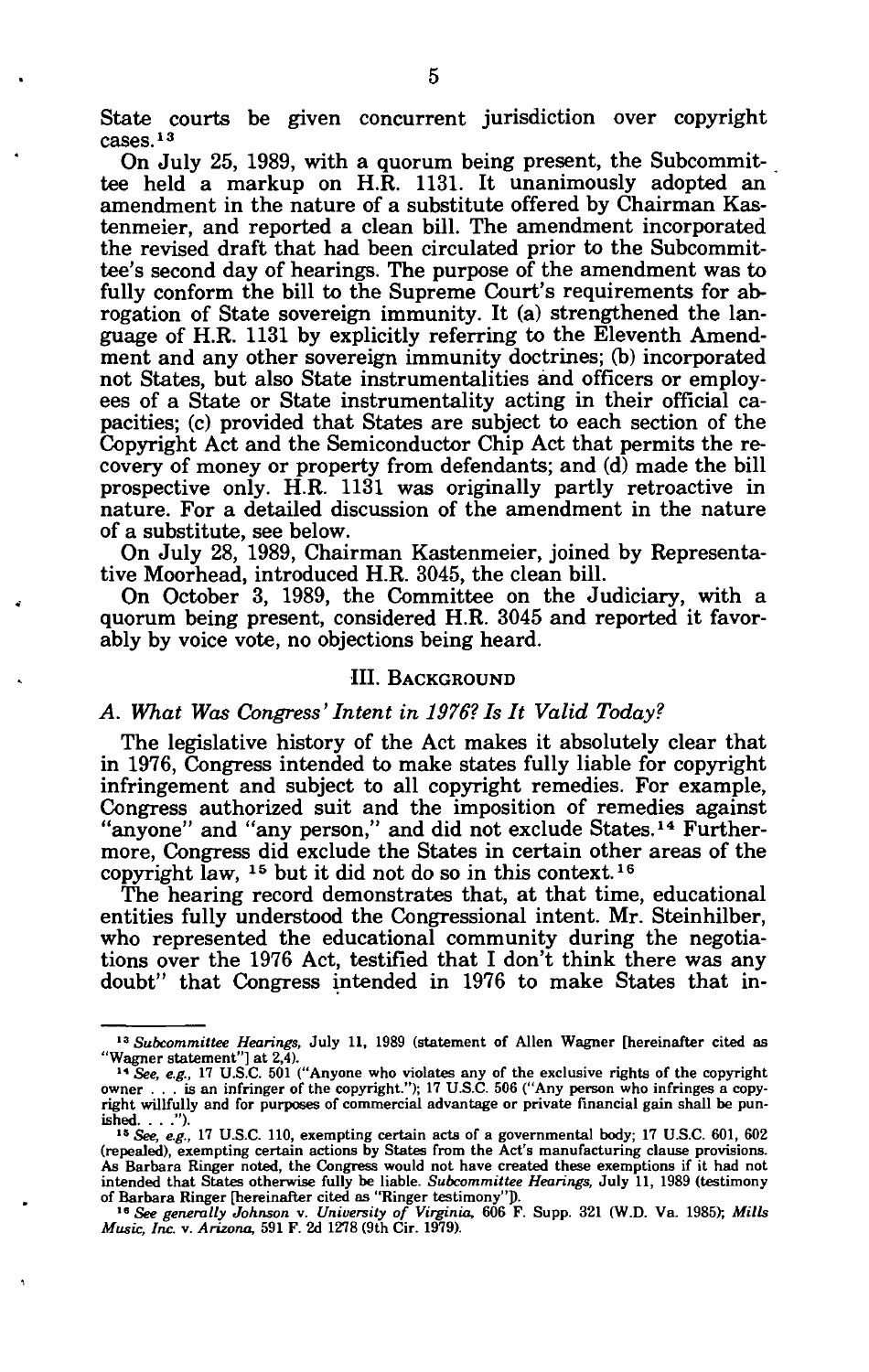fringed copyrights fully liable.<sup>17</sup> Ralph Oman, the Register of Copyrights, stated that:

The legislative history of the Copyright Act demonstrates that the debate focused on the extent to which Congress should exempt the states from full liability. No one suggested that the states were already immune from liability as to damages under the Eleventh Amendment. No state official requested total exemption from copyright liability.<sup>18</sup>

Chairman Kastenmeier asked Barbara Ringer, the Register of Copyrights in 1976, "[T]here is no doubt in your mind that the 1976 law not only covered States and State entities, but that they—the States and State entities—understood that they were covered by that law at that time?' Ms. Ringer replied, "Absolutely, Mr. Chair- $\frac{1}{2}$  man."<sup>19</sup>

## *B. Is H.R. 3045 Required To Effect a Constitutional Abrogation of State Sovereign Immunity?*

Congressional intent to abrogate State sovereign immunity can be parsed from the Act itself and from the legislative history. This intent was clear to all interested parties at the time the Act was negotiated and enacted, and the courts correctly construed this to be the intent of the Congress.<sup>20</sup> Obviously, however, at the time the Act was enacted, the Congress did not have the benefit of the Court's subsequent decisions about the constitutional requirements for Congressional abrogation of State sovereign immunity. As Chairman Kastenmeier put it at the Subcommittee hearings, "Had we been far seeing enough to write the language in that Act with great clarity with respect to this question, there wouldn't be a  $\frac{1}{2}$  question today.  $\cdots$   $\cdots$   $\frac{21}{21}$ 

Despite the intent of Congress and of the parties involved in the negotiations, the Act appears insufficient to meet the Supreme Court's test set forth in *Atascadero,* and in the five cases decided in the 1988-89 term, *Pennsylvania* v. *Union Gas Co.;*<sup>22</sup>  *Hoffman* v. *Connecticut Department of Income Maintenance;*<sup>23</sup> Will v. Michi-

<sup>21</sup> Subcommittee Hearings, July 11, 1989.<br><sup>22</sup> 57 U.S.L.W. 4662 (U.S. Jun. 15, 1989) (No. 87–1241).<br><sup>23</sup> 57 U.S.L.W. 4915 (U.S. Jun. 23, 1989) (No. 87–412).

**6** 

<sup>&</sup>lt;sup>17</sup> Subcommittee Hearings, July 11, 1989 (testimony of August W. Steinhilber [hereinafter cited as "Stinhilber testimony"]).

<sup>&</sup>lt;sup>18</sup> Hearings on H.R. 1131, the Copyright Remedy Clarification Act, Before the Subcomm. on *Courts, Intellectual Property, and the Administration of Justice of the House Comm. on the Judiciary,* 101st Cong., 1st Sess. *(hereinafter* cited as *"Subcommittee Hearings,* April 12, 1989") (statement of Ralph Oman, Register of Copyrights) [hereinafter cited as "Oman statement"] at 26-7). 19  *Subcommittee Hearings,* July 11, 1989 (Ringer testimony). Ms. Ringer elaborated on this point in her written statement.

<sup>&</sup>quot;[TJhere is no question in my mind that, in enacting the 1976 copyright revision, Congress intended to make States liable for copyright infringement. Representatives of State instrumentalities testified and submitted statements here and in the Senate, and participated in literally hundreds of meetings and negotiations that led to the many compromises embodied in the act. There was a universal assumption that State infringements would result in money damages, and as far as I know the question of sovereign immunity was never raised<br>by anyone." Subcommittee Hearings, July 11, 1989 (statement of Barbara Ringer [herein-<br>after cited as "Ringer statement"] at 7).<br> $20 \text$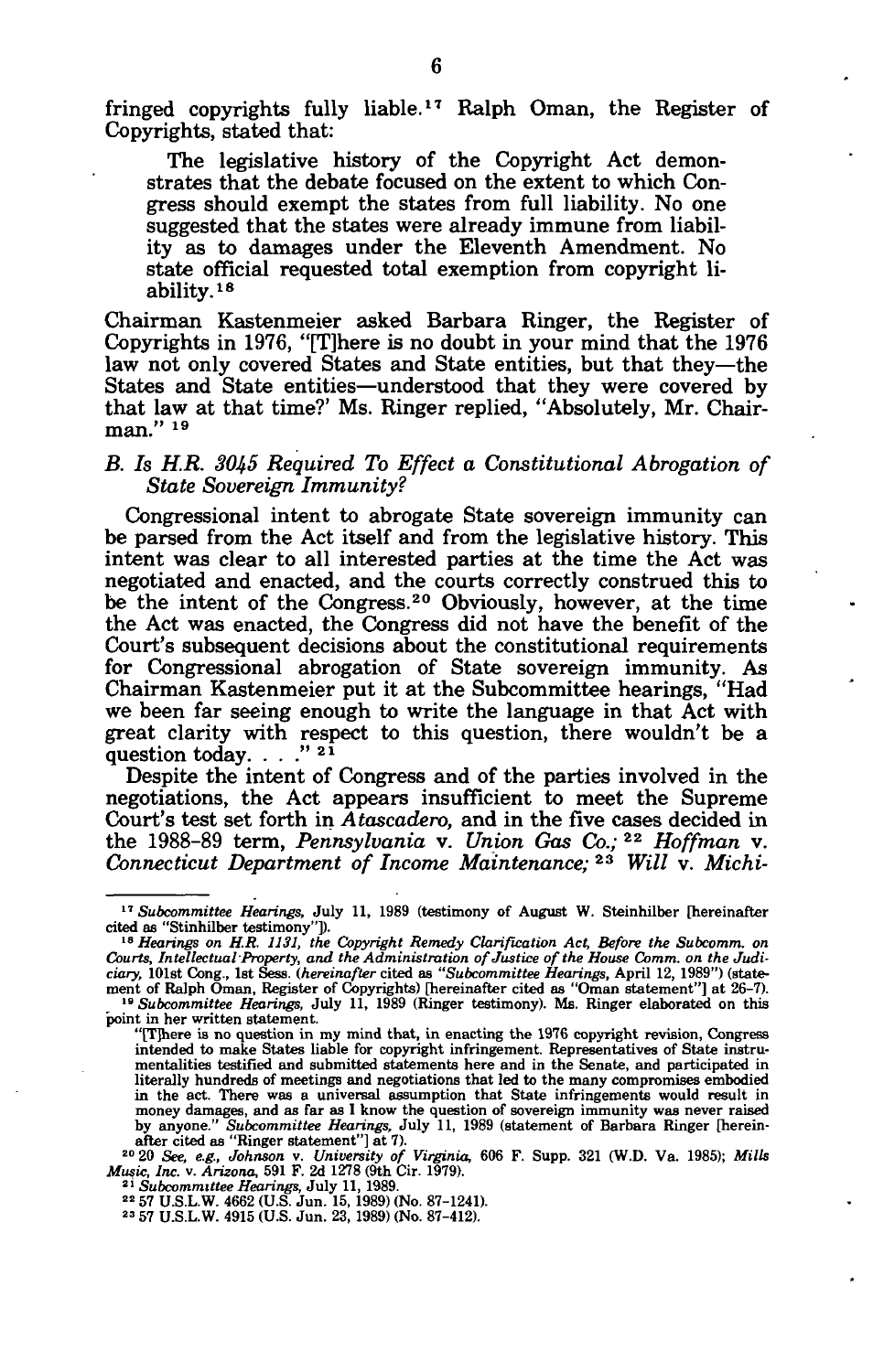gan Department of State Police;<sup>24</sup> Dellmuth v. Muth;<sup>25</sup> and Mis *souri* v. *Jenkins.<sup>26</sup>* As the Court stated in *Dellmuth* v. *Muth,* 

Legislative history generally will be irrelevant to a judicial inquiry into whether Congress intended to abrogate the Eleventh Amendment. If Congress' intention is "unmistakably clear in the language of the statute," recourse to legislative history will be unnecessary; if Congress' intention is not unmistakably clear, recourse to legislative history will be futile, because by definition the rule of *Atascadero* will not be met.<sup>27</sup>

These cases hold that there is in effect a presumption that Federal statute does not authorize the awarding of money damages against States, and that relief will be limited to injunctions or declaratory judgments. Only if the statutory language-meets the Court's stringent standard will that presumption be rebutted.

These cases also decide a critical point that *Atascadero* left open: Congress has authority under its Article I powers to abrogate State sovereign immunity. Congress' power under the Fourteenth Amendment has been repeatedly upheld,<sup>28</sup> but in *Pennsylvania* v. *Union Gas,* the Court held that Congress has the power to abrogate under the Commerce Clause of Article I. The Committee believes that the *Union Gas* reasoning applies equally to the Copyright Clause of Article I. Indeed, as Justice Scalia analogously noted in his concurring opinion in *Hoffman* v. *Connecticut Department of Income Maintenance,* there is no basis for treating Congress' power under the Bankruptcy Clause of Article I any differently from that arising under the Commerce Clause.<sup>29</sup> Similarly, Justice White, in his concurring opinion in *Union Gas,* apparently found no such distinction appropriate. He wrote that "Congress has the authority under *Article I* to abrogate the Eleventh Amendment immunity of the States. \* \* \*'' <sup>30</sup> Justice Marshall, in his dissenting opinion in *Hoffman,* agreed that Congressional power under both the Commerce and Bankruptcy Clauses should be treated equally, and added that "both constitutional provisions give Congress plenary power over national economic activity." <sup>31</sup> In the Committee's opinion, because the same reasoning applies to the Copyright Clause, H.R. 3045 effects a constitutional abrogation of State sovereign immunity.<sup>32</sup>

Testimony at the hearings was unanimous that H.R. 3045, as redrafted, was sufficiently clear to express that Congressional intent.<sup>33</sup>

<sup>&</sup>lt;sup>24</sup> 57 U.S.L.W. 4677 (U.S. Jun. 15, 1989) (No. 87-1207).<br><sup>25</sup> 57 U.S.L.W. 4720 (U.S. Jun. 15, 1989) (No. 87-1855).<br><sup>26</sup> 57 U.S.L.W. 4735 (U.S. Jun. 19, 1989) (No. 88-64).<br><sup>27</sup> 57 U.S.L.W. at 4722, quoting Atascadero Stat

<sup>&</sup>lt;sup>30</sup> 57 U.S.L.W. at 4672 (emphasis added) (White, J., concurring).

<sup>31</sup> 57 U.S.L.W. at 4919 (Marshall, J., dissenting).

<sup>32</sup> The witnesses at the Subcommittee hearings testified in support of this conclusion. *See, e.g., Subcommittee Hearings,* July 11, 1989 (testimony of Carol Lee [hereinafter cited as "Lee testimony"], Ringer testimony). *<sup>33</sup> Subcommittee Hearings,* July 11, 1989 (Steinhilber testimony; *see also,* Ringer testimony).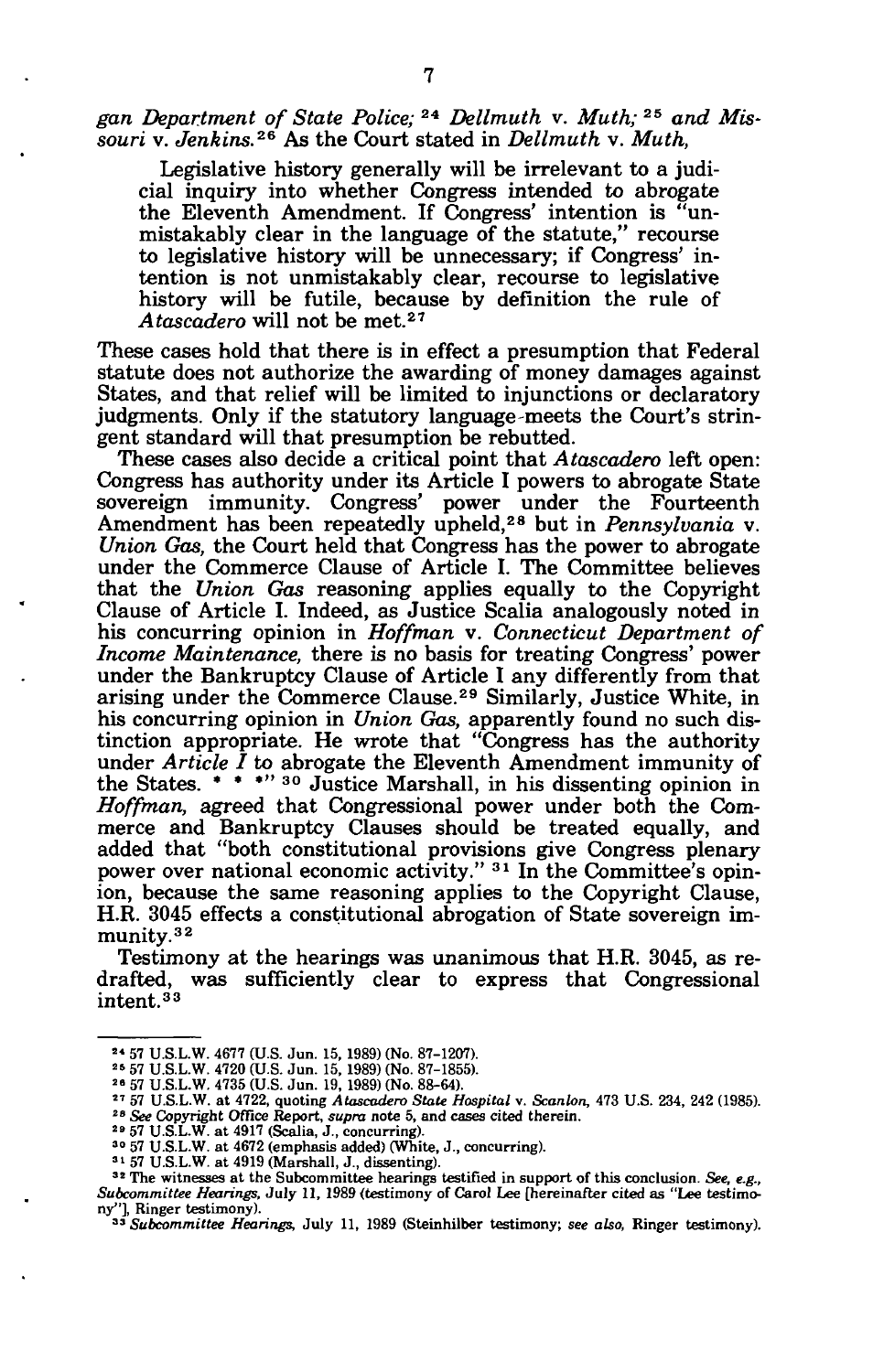## *C. Has the State Sovereign Immunity Bar Caused Actual Harm to Copyright Holders?*

Both August Steinhilber and Allen Wagner suggested that no actual harm had yet occurred as a result of the application of State sovereign immunity in copyright cases and that therefore the legislation was premature.<sup>34</sup>

The Committee believes, to the contrary, that actual harm has occurred and will continue to occur if this legislation is not enacted. The Copyright Office report and testimony are persuasive on this issue. For example, the Register of Copyrights testified that "there are approximately \$1.1 billion of book sales to entities with potential Eleventh Amendment immunity who can copy and seriously erode the market." <sup>35</sup> The Copyright Office view is buttressed by other evidence, such as the testimony of Barbara Ringer, Myer Kutz, and Bert P. van den Berg. They cited the extensive use of copyrighted materials by the States, described current problems with the inability to obtain monetary relief, and predicted that, as awareness of the judicial findings of immunity spread, States would increasingly avail themselves of this protection. In fact, they posited that States might ultimately come to view immunity from monetary relief as comparable to immunity from liability, with a resulting increase in copyright violations.<sup>36</sup> In this context, a letter from Eamon Fennessy, President of the Copyright Clearance Center, described the withdrawal of two public universities from discussions about photocopy licenses as a result of judicial decisions upholding assertions of sovereign immunity.<sup>37</sup>

According to the report of the Register of Copyrights,

The Copyright Office is convinced that Congress intended to hold states responsible under the federal copyright law and that copyright proprietors have demonstrated that they will suffer immediate harm if they are unable to sue infringing states in federal court.<sup>38</sup>

#### The Committee agrees.

#### *D. Are Money Damages Necessary To Adequately Compensate Copyright Holders?*

Mr. Steinhilber also argued that injunctive relief could be considered sufficient protection for copyright owners whose rights are violated.<sup>39</sup> The Committee believes, however, that injunctive relief is not alone an adequate remedy, and that actual damages must be available to fully protect copyright owners. Injunctive relief is often obtained only at great cost. It deters only future conduct, and does not compensate for past harm.<sup>40</sup> As Mr. van den Berg noted,

<sup>34</sup>  *Subcommittee Hearings,* July 11, 1989 (Steinhilber statement at 2-3; Wagner statement at

<sup>3-4).&</sup>lt;br>
<sup>35</sup> *Subcommittee Hearings*, April 12, 1989 (Oman statement at 4).<br>
<sup>36</sup> *Subcommittee Hearings*, July 11, 1989 (statement of the Copyright Remedies Coalition at 20<br>
[hereinafter cited as "CRC statement"]).<br>
<sup>37</sup>

<sup>&</sup>lt;sup>7</sup> *Id.* at Attachment B, Letter to Ambassador Nicholas A. Veliotes, President, Association of American Publishers, from Eamon T. Fennessy, President, Copyright Clearance Center, Inc., (Jan. 3, 1989).

<sup>&</sup>lt;sup>38</sup> Copyright Office Report, *supra* note 5, at 103.<br><sup>39</sup> Subcommittee Hearings, July 11, 1989 (Steinhilber statement at 3).<br><sup>49</sup> Subcommittee Hearings, July 11, 1989 (Steinhilberg).

*See, e.g., Subcommittee Hearings,* July 11, 1989 (Ringer testimony; CRC statement at 15-21).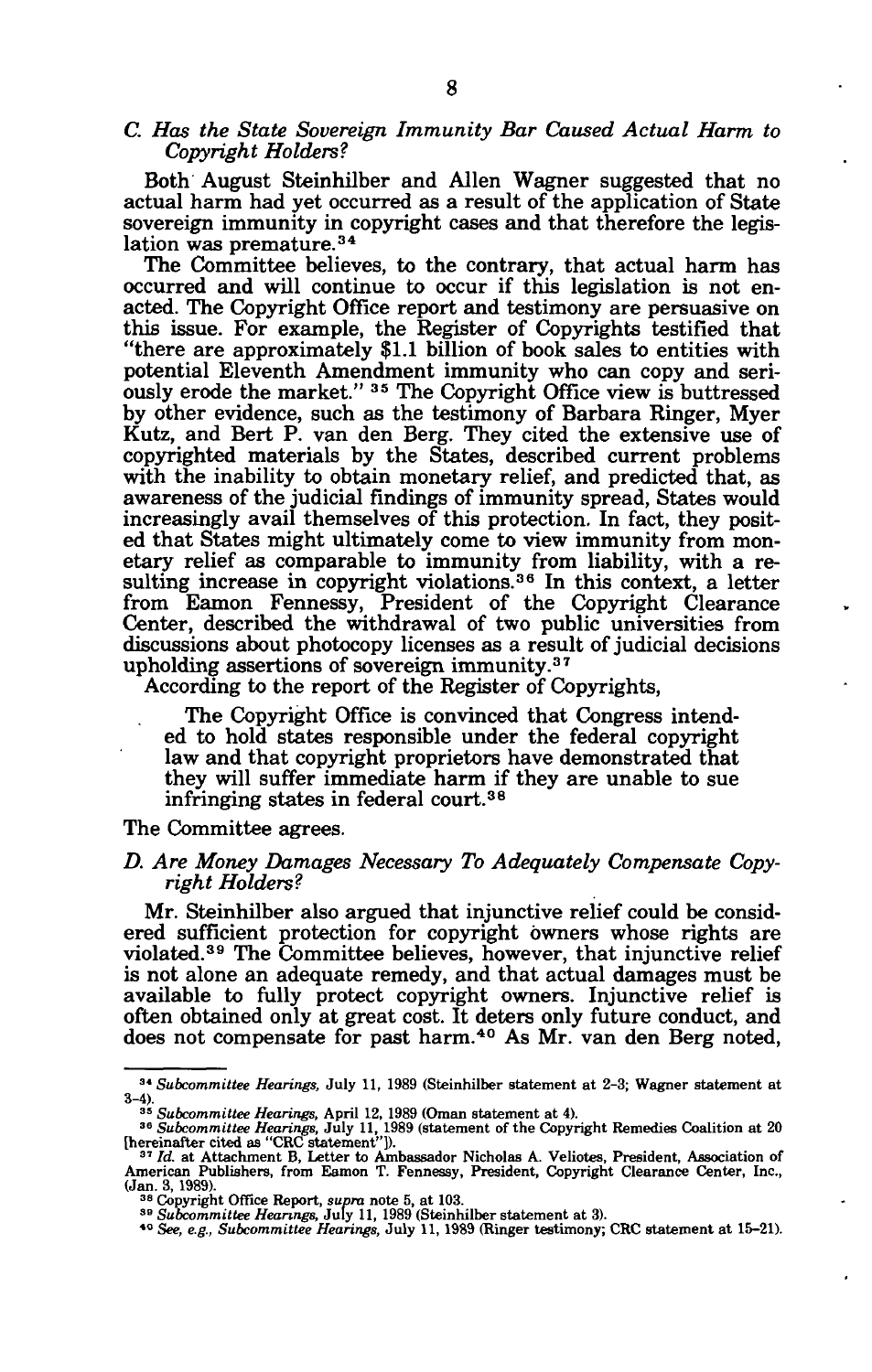Quite a few [software] programs are sold over-thecounter at retail outlets. There is nothing to prevent any employee from a state agency from purchasing the software and then making any number of copies. Should the software developer discover this infringement, be it months or years after the fact, his or her only recourse is an injunction against *further* infringement." 4*1* 

In this context, Mr. Steinhilber acknowledged that "we still have a responsibility for actual damage. We hurt somebody, we should be held [liable].<sup>3</sup>' <sup>42</sup>

## *E. Should the States Be Liable for Statutory Damages and Attorneys' Fees?*

In the event that the legislation did proceed, Messrs. Steinhilber and Wagner advocated exempting States from liability for statutory damages and attorneys' fees.<sup>43</sup> Mr. Steinhilber, for example, argued that it is not

appropriate [that] public funds from taxpayers be used to pay statutory damages which may be in excess of the actual damages suffered by a copyright owner \* \* \* [and that] attorney's fees [are not] apropriate in cases involving state governments when the issue is purely economic and will normally affect a single entity.<sup>44</sup>

The Committee rejects these proposals. It agrees with the testimony of the former Register of Copyrights, Barbara Ringer, that:

A reality of copyright life is that, for individual authors and small entrepreneurs, statutory damages and attorney's fees are the difference between protection and loss of rights. Unless there is some reasonable possibility of monetary recovery, a lawyer will not take a copyright case no matter how blatant the infringement.<sup>45</sup>

## *F Should State Courts Be Granted Concurrent Jurisdiction Over Copyright Cases?*

Allen Wagner, while acknowledging that the Federal copyright laws apply to States,<sup>46</sup> advocated giving the State courts jurisdiction over copyright cases.<sup>47</sup> Concurrent jurisdiction creates the potential for differing standards and results, depending on whether the forum is State or Federal. Given that an essential premise of the Act is to create a uniform Federal system for the creation and enforcement of copyrights, the Committee rejects this suggestion.<sup>48</sup>

<sup>41</sup>  *Subcommittee Hearings,* July 11, 1989 (statement of Bert P. van den Berg at 3 [emphasis in original]).

<sup>42</sup>  *Subcommittee Hearings,* July 11, 1989 (Steinhilber testimony).

<sup>43</sup>  *Subcommittee Hearings,* July 11, 1989 (testimony of Allen Wagner [hereinafter cited as "Wagner testimony"]; Steinhilber statement at 4).

<sup>&</sup>lt;sup>44</sup> Subcommittee Hearings, July 11, 1989 (Steinhilber statement at 4).<br><sup>45</sup> Subcommittee Hearings, July 11, 1989 (Ringer statement at 11).<br><sup>46</sup> Subcommittee Hearings, July 11, 1989 (Ringer statement at 1).

*Subcommittee Hearings,* July 11, 1989 (Wagner statement at 1).

 $47$   $\bar{d}$ , at 2, 4.

<sup>48</sup>  *Subcommittee Hearings,* July 11, 1989 (see Ringer testimony).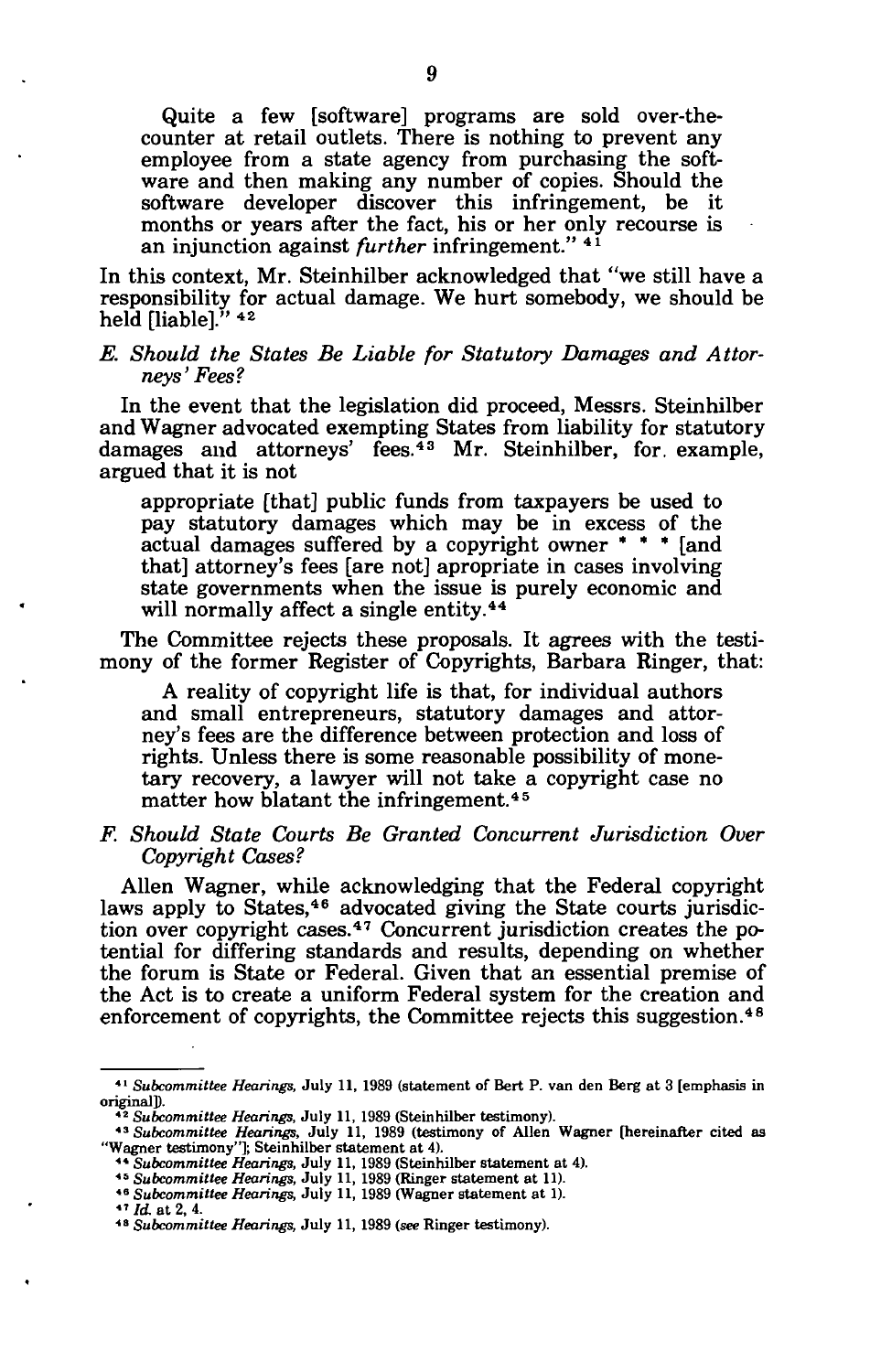## *G. Should State Sovereign Immunity in Copyright Cases Be Comparable to That of the Federal Government?*

Ms. Lee and Ms. Ringer also persuasively refuted Mr. Wagner's second suggestion, that State sovereign immunity be made comparable to that of the Federal government.<sup>49</sup> They pointed out that Federal copyright immunity is almost exactly opposite to the system that has been judicially created for the States.<sup>50</sup> Ms. Ringer also suggested that fairness dictated that if States were to be granted immunity, they should be denied the ability to copyright their own works,<sup>51</sup> as is the Federal government.<sup>52</sup>

## *H. Conclusion*

As a result of the 1976 negotiations, the Congress specifically decided that the full panoply of remedies provided in the 1976 Act was necessary to vindicate the legitimate rights of a copyright owner in an infringement suit against any defendant, including a State. This legislative decision continues to be valid today. As the Register of Copyrights has noted,

There is no policy justification for full state immunity to copyright damage suits. Injunctive relief alone is inadequate. Nor would it be fair to leave the state damageproof and require copyright owners to seek out some compensation through suits against state officials as individuals . . . [N]o official made any policy argument that the states should be exempt from copyright liability [during preparation of the Copyright Office report].<sup>53</sup>

In addition, the Committee believes that copyright owners would be forced to compensate for any State immunity from money damages by raising the prices they charge other users of their works, including local and municipal governments,<sup>54</sup> private educational institutions, and the like. This is an unacceptable result.

Finally, the Committee finds that it would be anomalous and unjustified for State educational institutions to be exempt from certain remedies, while private institutions are not.<sup>55</sup> This is especially so since States themselves are often copyright holders. Under this proposed scenario, and in an oft-cited example, the University of California at Los Angeles could sue its cross-town counterpart, the University of Southern California, for the full array of copyright remedies, but USC could sue UCLA only for injunctive relief. As Chairman Kastenmeier has noted, this would create two sys-

<sup>&</sup>lt;sup>49</sup> Subcommittee Hearings, July 11, 1989 (Wagner statement at 4).<br><sup>50</sup> Subcommittee Hearings, July 11, 1989 (Lee testimony; Ringer testimony).<br><sup>51</sup> Subcommittee Hearings, July 11, 1989 (Ringer testimony).<br><sup>52 17</sup> U.S.C. 1

<sup>&</sup>lt;sup>52</sup> 17 U.S.C. 105.<br>
<sup>53</sup> Subcommittee Hearings, April 12, 1989 (Oman statement at 27). The American Bar Association also supports enctment of the Copyright Remedy Clarification Act. Letter to the Honorable Robert W. Kast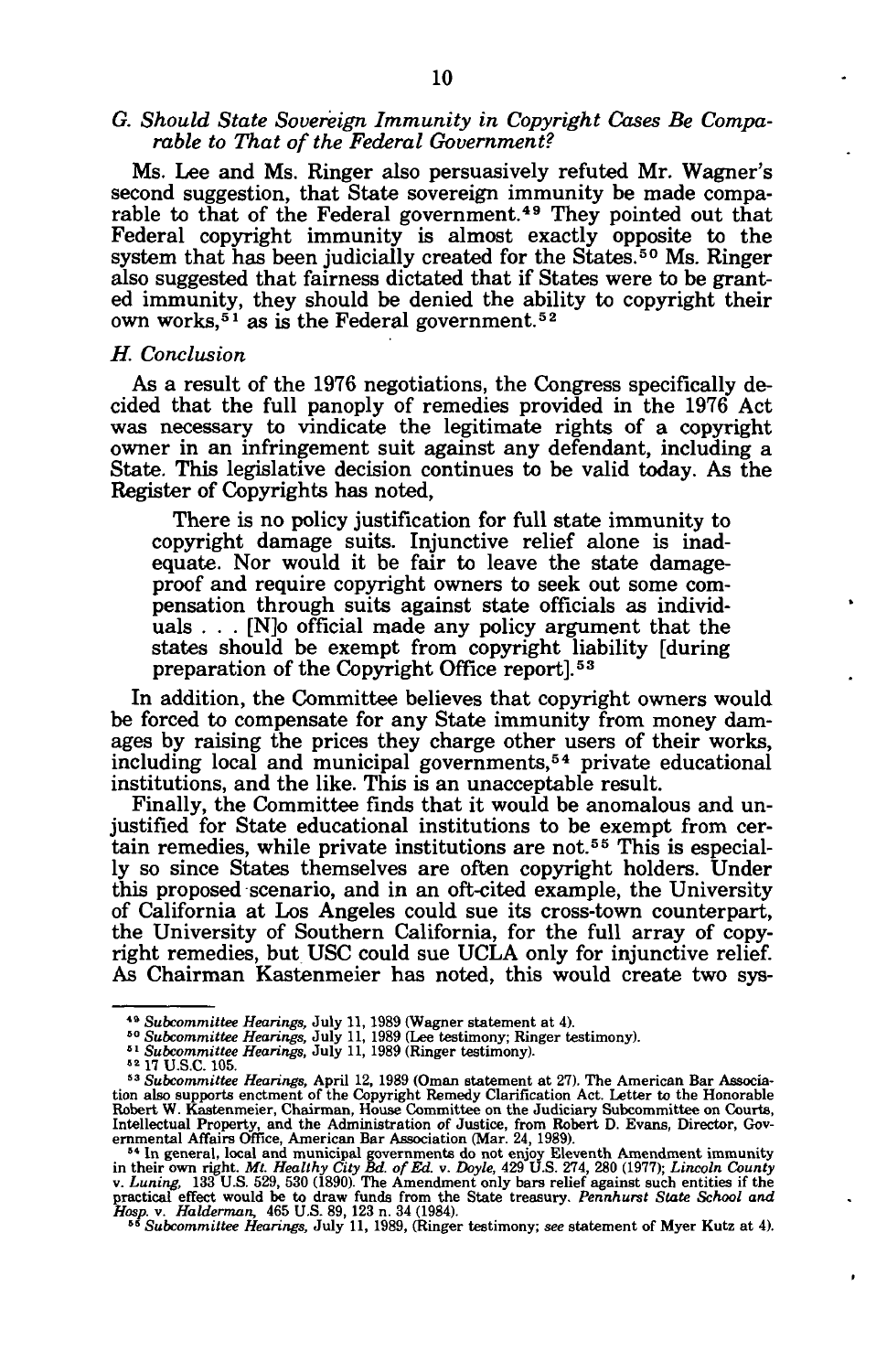tems, dependent on who the defendant is—a result inconsistent with the uniform Federal system envisioned by the Congress in 1976.<sup>56</sup> The Committee finds no policy justification for such a distinction, and therefore rejects it.

In 1976, the many competing interests in the Act were delicately balanced and compromises were carefully made. The interests of the States were specifically taken into account at that time, and continue to be considered today. These interests, when balanced against those of copyright owners, dictate the same result as in 1976. As Chairman Kastenmeier stated in his remarks upon introduction of H.R. 1131,

As chairman of the subcommittee and responsible for the copyright law revision effort which culminated in the present law, I cannot help but recall that [in] enacting the 1976 Copyright Act, Congress specifically focused debate on the extent to which States and their agencies utilized copyrighted works and should be either liable for or exempt from infringement \* \* \*. Until the recent application of the Supreme Court's strict test of Eleventh Amendment abrogation, it seemed clear that the language and history of the 1976 statute reflected Congress' intent to hold states responsible under the federal copyright law.<sup>57</sup>

The Committee agrees. The Copyright Remedy Clarification Act is just that; a clarification that the intent of Congress when it enacted the Copyright Act in 1976 was to make States liable for violations of the Copyright Act, and to apply to them all remedies available against private defendants.

In sum, this Committee has carefully reconsidered the policy justifications for making States fully liable for copyright and mask work violations. It has concluded once again that no matter whether the defendant is a State or a private entity, effective remedies for such violations must be provided if the Constitutionally mandated incentive to create is to be protected. Abrogation of State sovereign immunity is therefore fully warranted.

## IV. SECTION-BY-SECTION ANALYSIS

As noted above, the various Supreme Court decisions on sovereign immunity make it clear that there is in effect a presumption that a Federal statute does not authorize the awarding of money damages against States, and that relief will be limited to injunctions or declaratory judgments unless Congressional intent to abrogate is explicitly and unambiguously set forth in the statute. Ordinary rules of statutory construction will not suffice in this context. It is not enough for a statute to apply remedies to "any person," "any entity," or "anyone," even if the definitions of those terms specifically include States. Legislative history describing Congressional intent to include States is irrelevant.

There are therefore two basic premises to H.R. 3045: (1) States are liable for violations of the Copyright Act and the Semiconduc-

<sup>56</sup>  *Subcommittee Hearings,* July 11, 1989.

<sup>&</sup>lt;sup>57</sup> 135 Cong. Rec. E525 (daily ed. Feb. 27, 1989) (statement of Rep. Kastenmeier).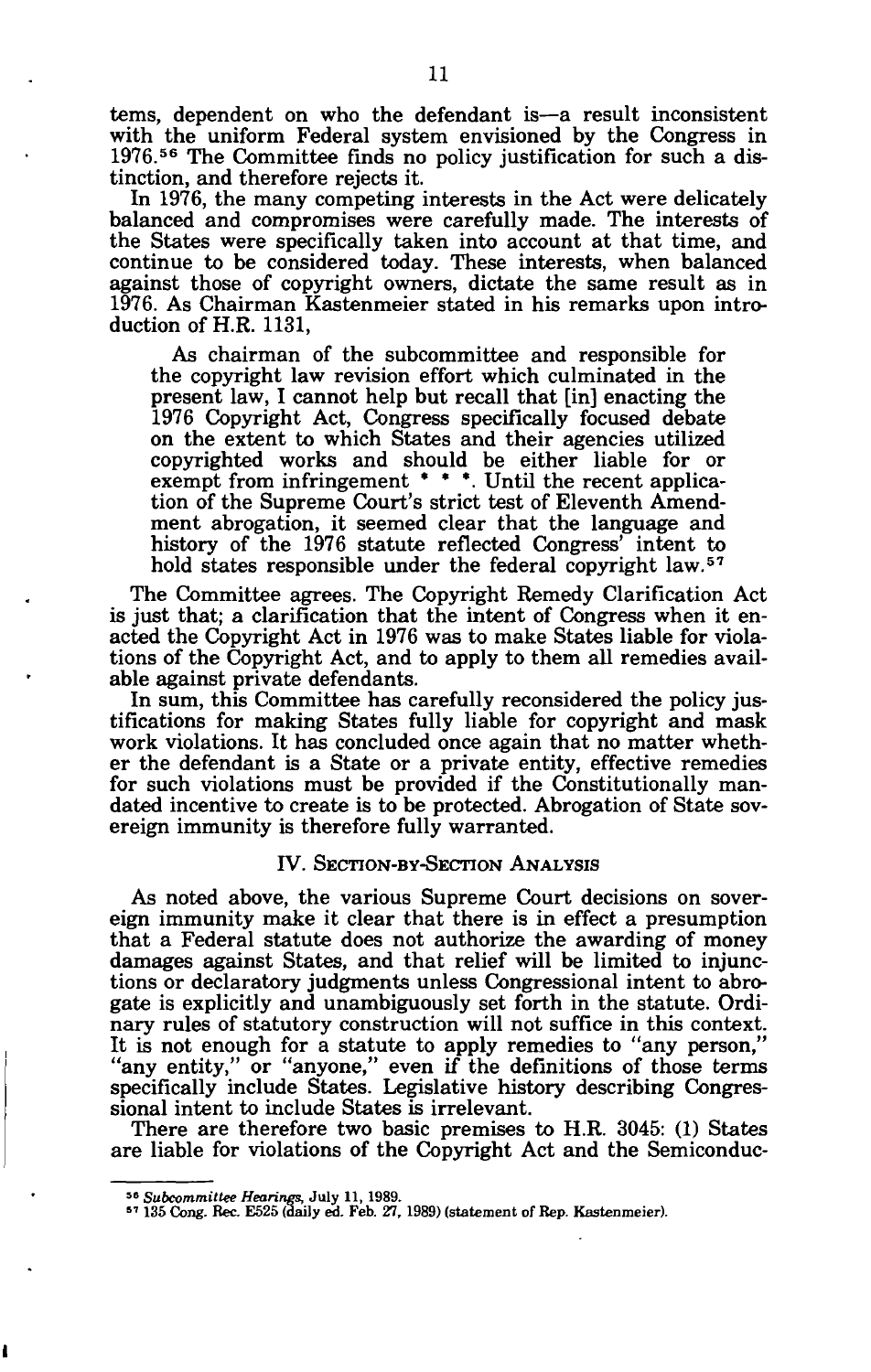tor Chip Protection Act and (2) money damages and attorneys' fees are available against States sued for such violations.

#### *Section 1*

This section sets forth the bill's short title, the "Copyright Remedy Clarification Act."

#### *Section 2*

H.R. 3045 amends section 501(a) of title 17 to define "anyone" to include "any State, any instrumentality of a State, and any officer or employee of a State or instrumentality of a State acting in his or her official capacity." The same definition is set forth for the term "any person," as used in section 901(a) of title 17. Those encompassed within these definitions are specifically made "subject to the provisions of [title 17] in the same manner and to the same extent as any nongovernmental entity."

Although, as noted above, such a definitional approach is not alone sufficient to abrogate State sovereign immunity, it is a necessary first component of the comprehensive approach taken in H.R. 3045.

The second component, set forth in new section 511(a), and in new subsection  $(g)(1)$  of section 911, of title 17, is based on the Rehabilitation Act Amendments of 1986,<sup>58</sup> which Supreme Court opinions have twice cited as an example of Congress's ability to abrogate the Eleventh Amendment when it wanted to do so.<sup>59</sup> This second component explicitly refers to the Eleventh Amendment and any other doctrine of sovereign immunity. It states that "[a]ny State, and instrumentality of a State, and any officer or employee of a State or instrumentality of a State acting in his or her official capacity" is not immune, under the Eleventh Amendment or any other sovereign immunity doctrine, from suit in Federal court by any person violations of certain rights. Those rights relating to copyright are set forth in sections 106 through 199, section 602, and any other sections of title 17 relating to violations of that title. In the case of mask works, violations are those of any of the exclusive rights of the owner of a mask work under chapter 5 of title 17, or any other violation under chapter 5.<sup>60</sup> In both cases, whether the plaintiff is a governmental or private entity is irrelevent.

New section 511(a) and new subsection  $(g)(1)$  of section 911 refer not only to States, but also to State instrumentalities. This ensures that entities created or financially supported by States will not be found immune under the Eleventh Amendment. State educational institutions, for example, have successfully asserted such immuni $tv.61$ 

These sections also refer to officers or employees of a State or State instrumentality who are acting in their official capacity.

<sup>58</sup> Pub L. No. 99-506; 100 Stat. 1807 (1986). <sup>58</sup>  *Dellmuth,* v. *Muth,* 57 U.S.L.W. at 4722; *Pennsylvania* v. *Union Gas,* 57 U.S.L.W. at 4672 n.

<sup>7 (</sup>White, J., concurring).<br>
<sup>60</sup> With one minor exception, references to "this title" or to "title 17" in chapters 1 through 8<br>
of title 17 do not apply to chapter 5. 17 U.S.C. 912 (b).<br>
<sup>61</sup> See, e.g., BV Engineering v.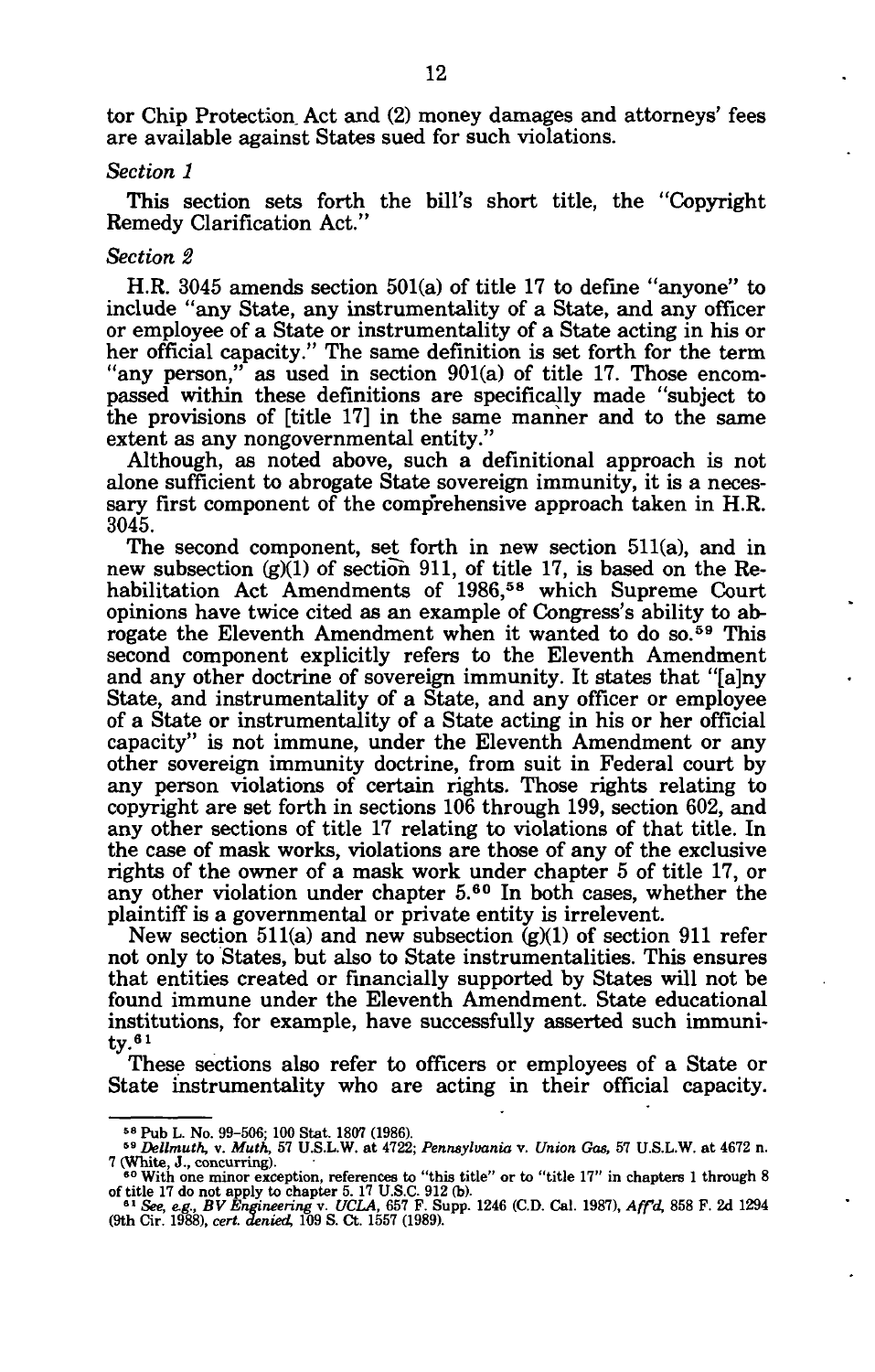While injunctive relief has been available against such officers and employees, money damages have not.<sup>62</sup>

New section 511(b), relating to copyrights, and new subsection  $(g)(2)$  of section 911, relating to mask words, provide a third component. They enumerate certain remedies relating to the recovery of money or property that are available for violations of title 17, and provide that they are available against a State, instrumentality of a State, and officer or employee of a State acting in his or her official capacity, to the same extent as they are available against any other public or any private entity. These sections enumerate each such remedy, so that it will be absolutely clear that Congress does not intend to provide only injunctive or declaratory relief. In the case of copyrights, these remedies include impounding and disposition of infringing articles under section 503, actual damages and profits and statutory damages under section 504, costs and attorneys' fees under section 505, and the remedies provided in section 510. In the case of mask works, they include actual damages and profits under subsection (b) of section 911, statutory damages under subsection (c), impounding and disposition of infringing articles under subsection (e), and costs and attorneys' fees under subsection (f).

As noted, the enumerated remedies are those relating to the recovery of money or property. H.R. 3045 also states in general terms that 'remedies both at law and in equity" are available against a State, instrumentality of a State, or officer or employee acting in an official capacity. Thus, it makes clear that other remedies that are currently available, such as declaratory and injunctive relief, will continue to be available of plaintiffs suing for violations of the Copyright Act or the Semiconductor Chip Protection Act.

#### *Section 3*

This section of the bill provides that the law will apply only to violations occurring after the effective date of the Act. The effective date is the date of enactment.

While H.R. 1131 as originally introduced was partly retroactive, H.R. 3045 is completely prospective. The legislative history of the Rehabilitation Act Amendments of 1986 explains why this is so. Those amendments were made retroactive in the bill originally introduced, but the Justice Department objected on the grounds that it would be unconstitutional to make States liable for money damages for conduct that occurred before the law's effective date. In effect, the Department argued, the States had no notice that they were liable for such relief because there was no Federal statute that abrogated sovereign immunity.<sup>63</sup> Although the Supreme Court has never decided whether Congress may retroactively abrogate State sovereign immunity, caution dictates that H.R. 3045 apply only prospectively.<sup>64</sup>

**<sup>82</sup>**  *See, eg., Kentucky,* **v** *Graham,* **473 U.S. 159, 167 n. 14 (1985);** *Alabama* **v.** *Pugh,* **438 U.S. 781** 

<sup>(1978).&</sup>lt;br>
<sup>63</sup> Letter to Senator Orrin G. Hatch from Ass't Atty' Gen. John R. Bolton (July 13, 1986)<br>
printed in 132. Cong. Rec. S15105-06 (daily ed. Oct. 3, 1986).<br>
<sup>64</sup> Barbara Ringer advised the Subcommittee that there w

**ing the law retroactively, given that such application would be limited to only three years, the statute of limitations for copyright violations.** *Subcommittee Hearings,* **July 11, 1989 (Ringer statement)**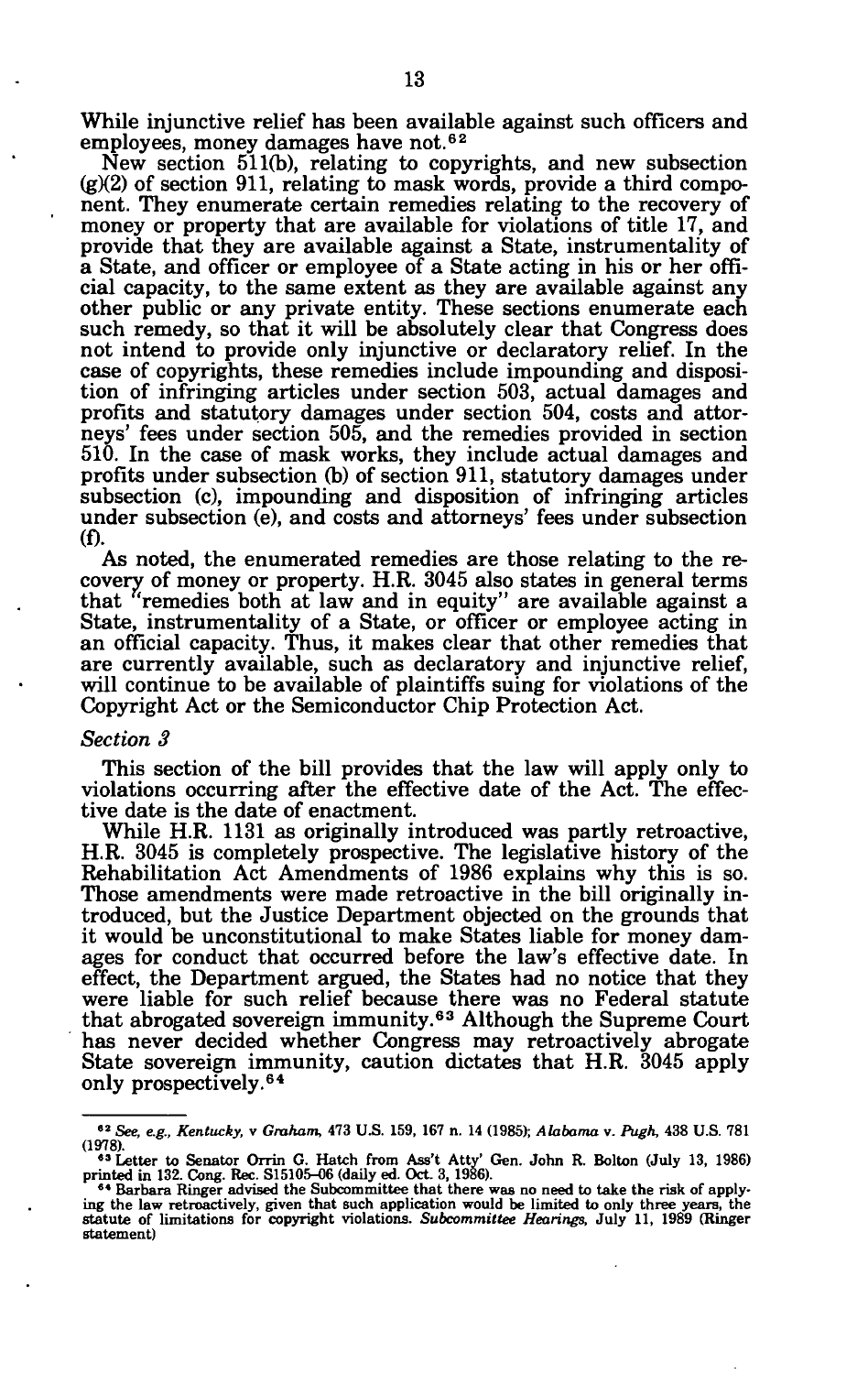## V. FEDERAL ADVISORY COMMITTEE ACT OF 1972

The Committee finds that this legislation does not create any new advisory committee within the meaning of the Federal Advisory Committee Act of 1972.

# VI. OVERSIGHT FINDINGS

The Committee makes no oversight findings with respect to this legislation.

In regard to clause  $2(1)(3)(D)$  of rule XI of the Rules of the House of Representatives, no oversight findings have been submitted to the Committee by the Committee on Government Operations.

## VII. STATEMENT OF THE COMMITTEE ON GOVERNMENT OPERATIONS

No statement on the legislation has been received from the House Committee on Government Operations.

## VIII. NEW BUDGET AUTHORITY

In regard to clause 2(1)(3)(B) of rule XI of the Rules of the House of Representatives, the bill creates no new budget authority or increased tax expenditures for the Federal judiciary.

## IX. INFLATIONARY IMPACT STATEMENT

Pursuant to clause 2(1)(4) of rule XI of the Rules of the House of Representatives, the Committee feels that the bill will have no foreseeable inflationary impact on prices or costs in the operation of the national economy.

## X. COST ESTIMATE

In regard to clause 7 of rule XIII of the Rules of the House of Representatives, the Committee agrees with the cost estimate of the Congressional Budget Office.

## XI. STATEMENT OF THE CONGRESSIONAL BUDGET OFFICE

U.S. CONGRESS, CONGRESSIONAL BUDGET OFFICE, *Washington, DC, October 11, 1989.* 

Hon. JACK BROOKS,

*Chairman, Committee on the Judiciary, House of Representatives, Washington, DC.* 

DEAR MR. CHAIRMAN: The Congressional Budget Office has reviewed H.R. 3045, the Copyright Remedy Clarification Act, as ordered reported by the House Committee on the Judiciary, October 3, 1989. Based on information from the Copyright Office, we expect that enactment of the bill would result in no cost to the federal government.

In 1985, the U.S. Supreme Court, in *Atascadero State Hospital* v. *Scanlon,* held that Congressional intent to abrogate state sovereign immunity must be explicitly stated in law. A number of federal circuit courts have applied this reasoning to copyright law in deciding that sovereign immunity bars plaintiffs in copyright infringement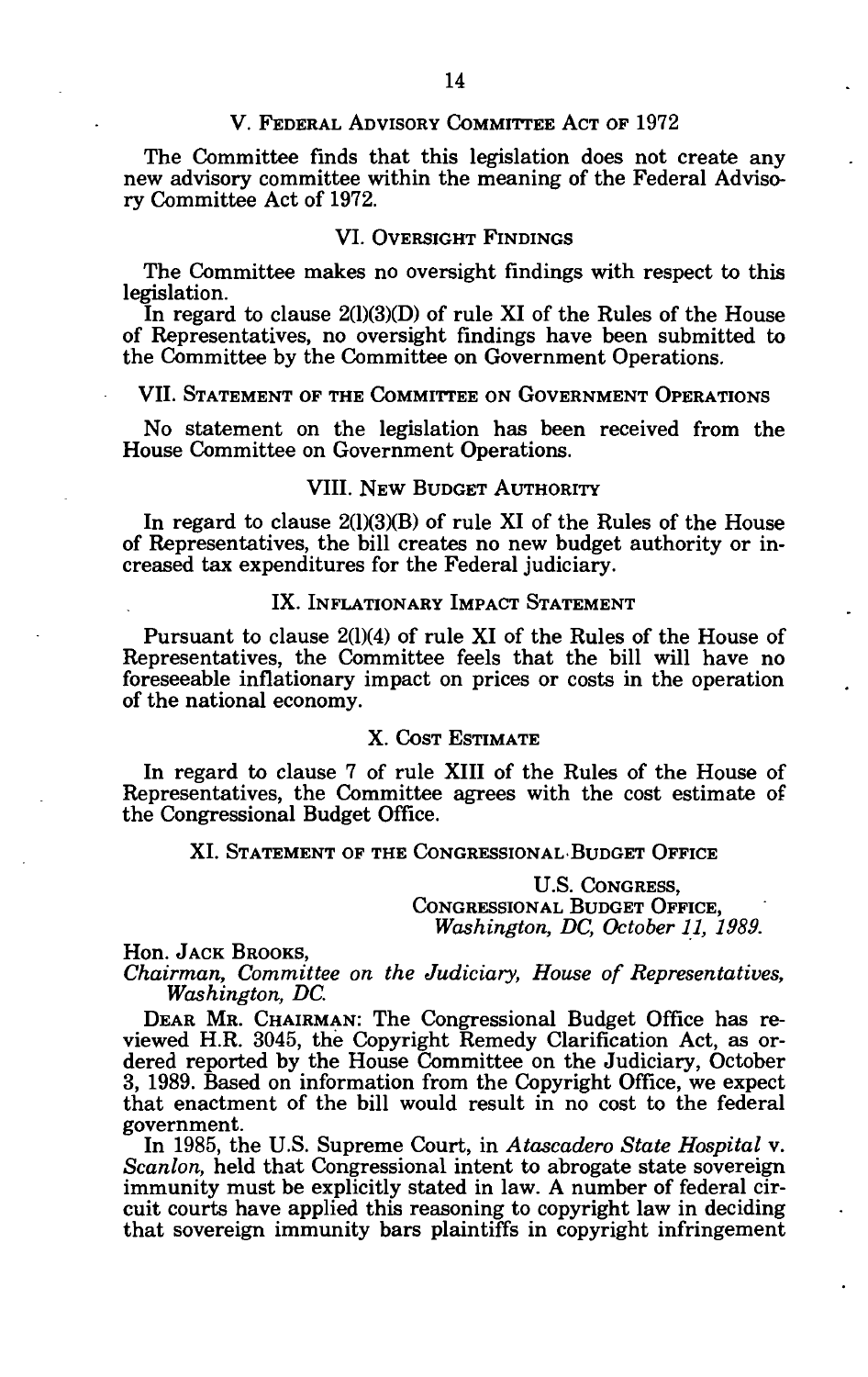suits from recovering money damages from state defendants. H.R. 3045 would specify in law that states and their instrumentalities may be held liable for money damages for infringement of copyrighted materials.

Enactment of the bill would result in some costs to state and local governments to the extent that money damages are awarded for copyright infringement suits that are successfully brought against the states. We cannot estimate these costs, because they would depend on the extent and results of legal actions that we cannot predict. It is unlikely that the costs incurred by states and localities would be substantial.

If you wish further details on this estimate, we will be pleased to provide them. The CBO staff contact is Douglas Criscitello, who can be reached at 226-2860.

Sincerely,

## ROBERT D. REISCHAUER, *Director.*

## XII. COMMITTEE VOTE

On October 3, 1989, the Committee, with a quorum of Members being present, favorably reported H.R. 3045 by voice vote, no objections being heard.

## CHANGES IN EXISTING LAW MADE BY THE BILL, AS REPORTED

In compliance with clause 3 of Rule XIII of the Rules of the House of Representatives, changes in existing law made by the bill, H.R. 3045, as H.R. 3045 reported, are shown as follows (existing law proposed to be omitted is enclosed in black brackets, new matter is printed in italic, existing law in which no change is proposed is shown in roman):

#### TITLE 17, United States Code

\*\*\*\* \*\*\* \*\* \*\* \*\* \*

### CHAPTER 5.—COPYRIGHT INFRINGEMENT AND REMEDIES

Sec.

501. Infringement of copyright.

**\*\*\*\*\*\* \*** 

*Sec. 511. Liability of States, instrumentalities of States, and State officials for infringement of copyright.* 

### § 501. Infringement of copyright

(a) Anyone who violates any of the exclusive rights of the copyright owner as provided by sections 106 through 118, or who imports copies or phonorecords into the United States in violation of section 602, is an infringer of the copyright. *As used in this subsection, the term "anyone" includes any State, any instrumentality of a State, and any officer or employee of a State or instrumentality of a State acting in his or her official capacity. Any State, and any such instrumentality, officer, or employee, shall be subject to the provi-*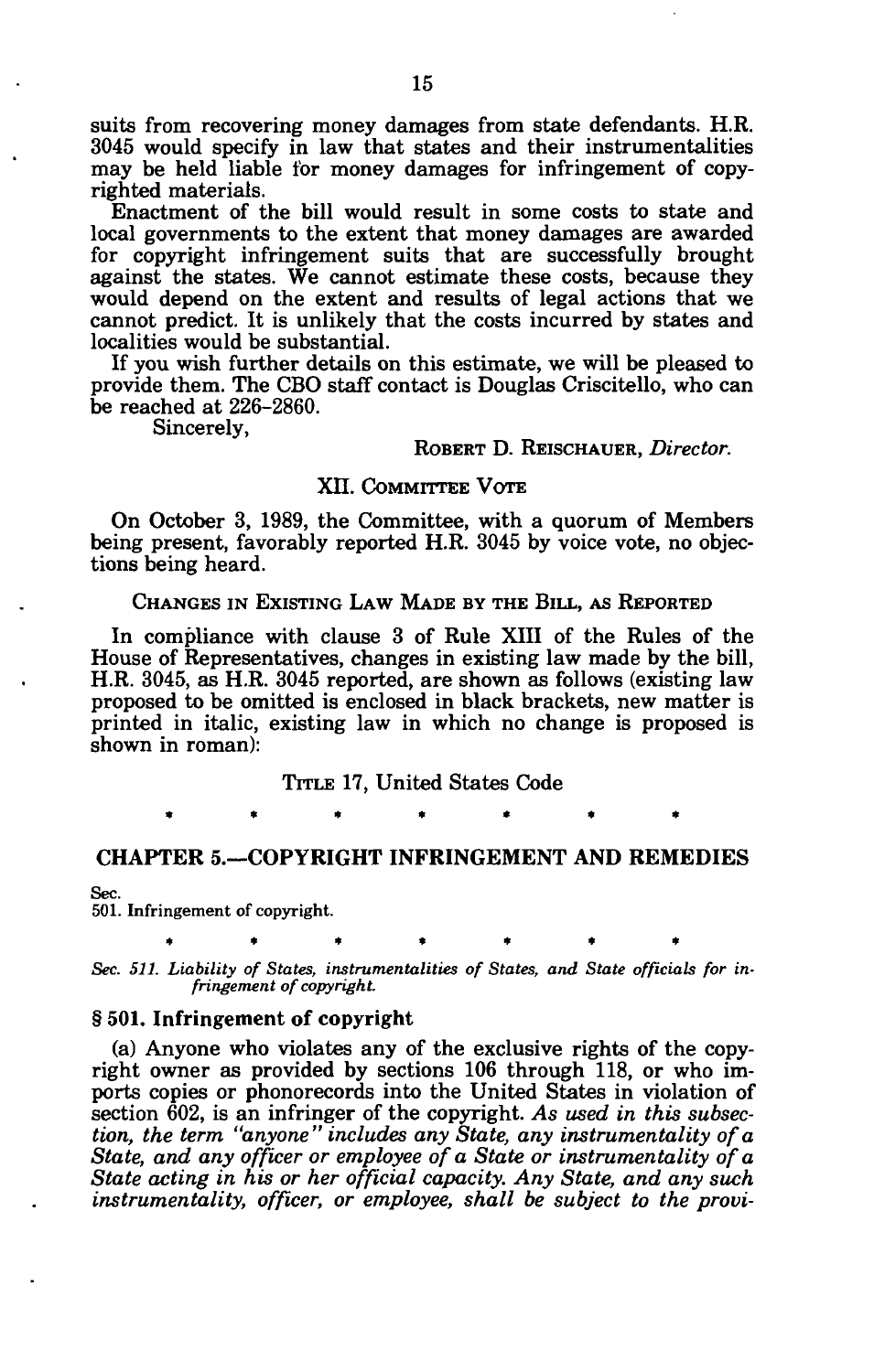*sions of this title in the same manner and to the same extent as any nongovernmental entity.* 

**\*\*\*\*\*\* \*** 

## *§ 511. Liability of States, instrumentalities of States, and State officials for infringement of copyright*

*(a) IN GENERAL.*—*Any State, any instrumentality of a State, and any officer or employee of a State or instrumentality of a State*  acting in his or her official capacity, shall not be immune, under *the Eleventh Amendment of the Constitution of the United States or under any other doctrine of sovereign immunity, from suit in Federal court by any person, including any governmental or nongovernmental entity, for a violation of any of the exclusive rights of a copyright owner provided by sections 106 through 119, for importing copies of phonorecords in violation of section 602, or for any other violation under this title.* 

*(b) REMEDIES.*—*In a suit described in subsection (a) for a violation described in that subsection, remedies (including remedies both at law and in equity) are available for the violation to the same extent as such remedies are available for such a violation in a suit against any public or private entity other than a State, instrumentality of a State, or officer or employee of a State acting in his or her official capacity. Such remedies include impounding and disposition of infringing articles under section 503, actual damages and profits and statutory damages under section 504, costs and attorney's fees under section 505, and the remedies provided in section 510.* 

## CHAPTER 9—PROTECTION OF SEMICONDUCTOR CHIP PRODUCTS

\*\*\*\* \*\*\* \*\*\* \*\* \*\*

**\*\*\*\*\*\* \*** 

\*\*\*\* \*\*\* \*\* \*\*

**\* \* \* \* \* \* \*** 

### § 910. Enforcement of exclusive rights

(a) Except as otherwise provided in this chapter, any person who violates any of the exclusive rights of the owner of a mask work under this chapter, by conduct in or affecting commerce, shall be liable as an infringer of such rights. *As used in this subsection, the term "any person" includes any State, any instrumentality of a State, and any officer or employee of a State or instrumentality of a State acting in his or her official capacity. Any State, and any such instrumentality, officer, or employee, shall be subject to the provisions of this chapter in the same manner and to the same extent as any nongovernmental entity.* 

§ 911. Civil actions

 $(a)$  \* \* \*

*(g)(1) Any State, any instrumentality of a State, and any officer or employee of a State or instrumentality of a State acting in his or her capacity, shall not be immune, under the Eleventh Amendment*